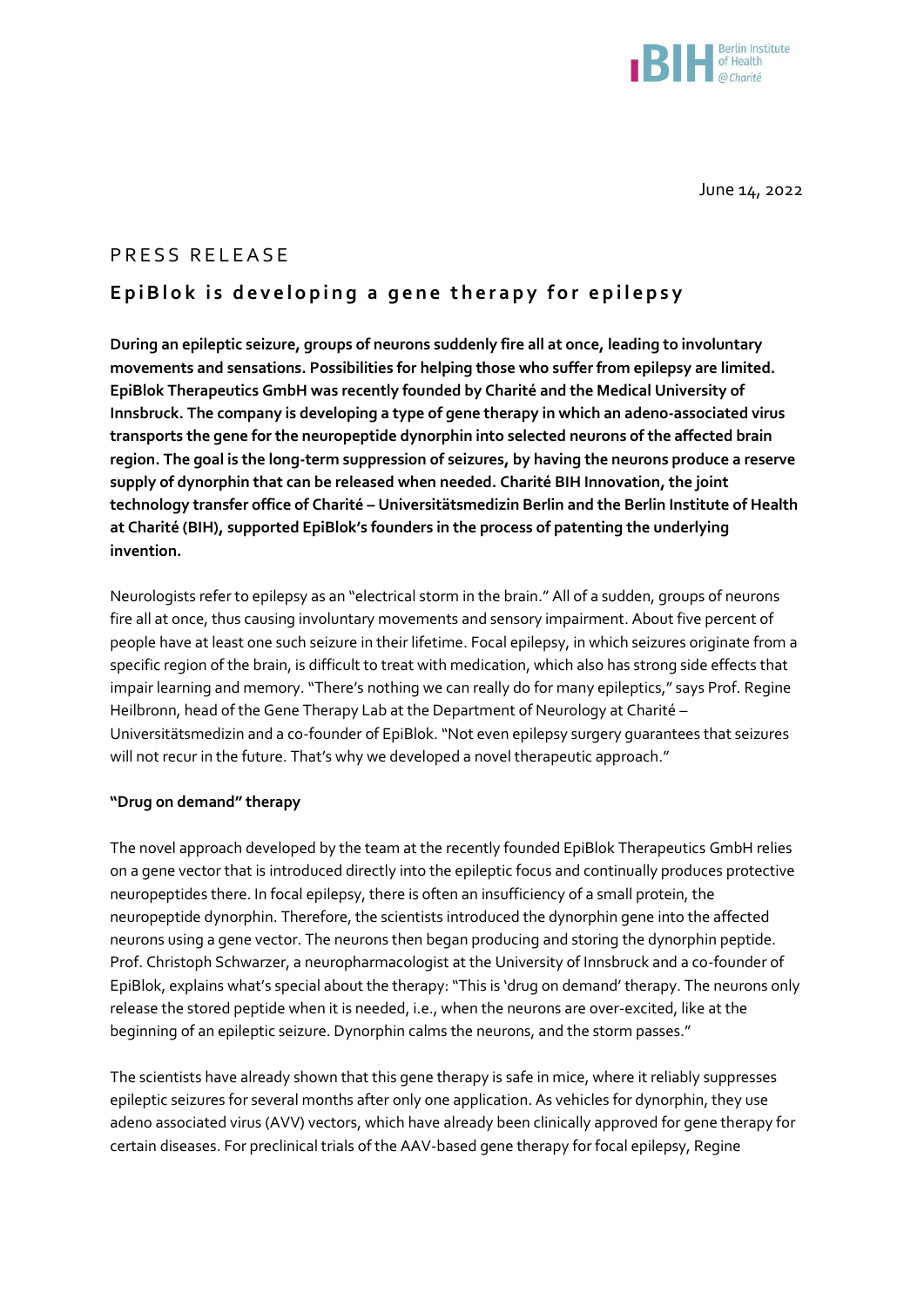Heilbronn received a €3.3 million grant from the German Federal Ministry of Education and Research's GO-Bio program.

Prof. Christopher Baum, Chairman of the BIH Board of Directors and Chief Translational Research Officer of Charité, is also enthusiastic about the spin-off: "In order to make new developments in gene therapy available to patients suffering from insufficiently treatable diseases, we absolutely need the energy of scientists who are willing to found new companies. In Berlin, we are currently establishing an ecosystem for gene and cell therapies that will enhance conditions for start-ups. EpiBlok has come into being at the right place at the right time. This is a way to turn research into health."

## **The next step: clinical trials in humans**

Regine Heilbronn, Christoph Schwarzer, and their team now want to use the company to take the next step into the clinical environment. "Our aim with EpiBlok Therapeutics GmbH is to produce the AAV vector in sufficient quantity and quality to undertake an initial clinical trial." Heilbronn and her team received assistance to found EpiBlok from the SPARK-BIH program. Dr. Tanja Rosenmund, head of the SPARK program, is pleased by their shared success: "The team is developing the first gene therapy to be supported with grant funding, coaching, mentoring, and networking from the SPARK program. SPARK's goal is to promote inventions from the life sciences so that patients can benefit from more new products and therapies. We are pleased that this highly innovative project is now being developed further at EpiBlok."

In April 2022, the Patents and Licensing Team at Charité BIH Innovation entered into an exclusive licensing agreement with EpiBlok to use the founders' invention, for which Charité has applied for a patent. Dr. Bettina Büttner, Technology Manager on the Patents and Licensing Team, comments: "Patents and exclusive licensing agreements are an important foundation for a spin-off that is pursuing cost-intensive drug development. They block competitors' imitations and secure exclusive marketing rights. EpiBlok is the first spin-off and Charité's first licensing partner to pursue gene therapy treatment. We are very excited about the future development and progress of this promising treatment for focal epilepsy."

**More information about the SPARK-BIH program is available [here](https://www.bihealth.org/en/translation/innovation-enabler/innovations/spark-bih)**. **More information about EpiBlok is available [here](https://www.go-bio.de/gobio/en/projects/_documents/gene-therapy-to-fight-epilepsy.html)**.

*About the Berlin Institute of Health at Charité (BIH)*

---------------------------

*The mission of the Berlin Institute of Health at Charité (BIH) is medical translation: transferring biomedical research findings into novel approaches to personalized prediction, prevention, diagnostics and therapies and, conversely, using clinical observations to develop new research ideas. The aim is to deliver relevant medical benefits to patients and the population at large. As the translational research unit within Charité, the BIH is also committed to establishing a comprehensive translational ecosystem – one that places emphasis on a system-wide understanding of health and disease and that promotes change in the biomedical translational research culture. The BIH was founded in 2013 and is funded 90 percent by the Federal Ministry of Education and Research (BMBF) and 10 percent by the State of Berlin. The founding institutions, Charité – Universitätsmedizin Berlin and Max Delbrück Center for Molecular Medicine in the Helmholtz Association (MDC), were independent member entities within the BIH until 2020. Since 2021 the BIH has been integrated into Charité as its socalled third pillar. The MDC is now the Privileged Partner of the BIH.*